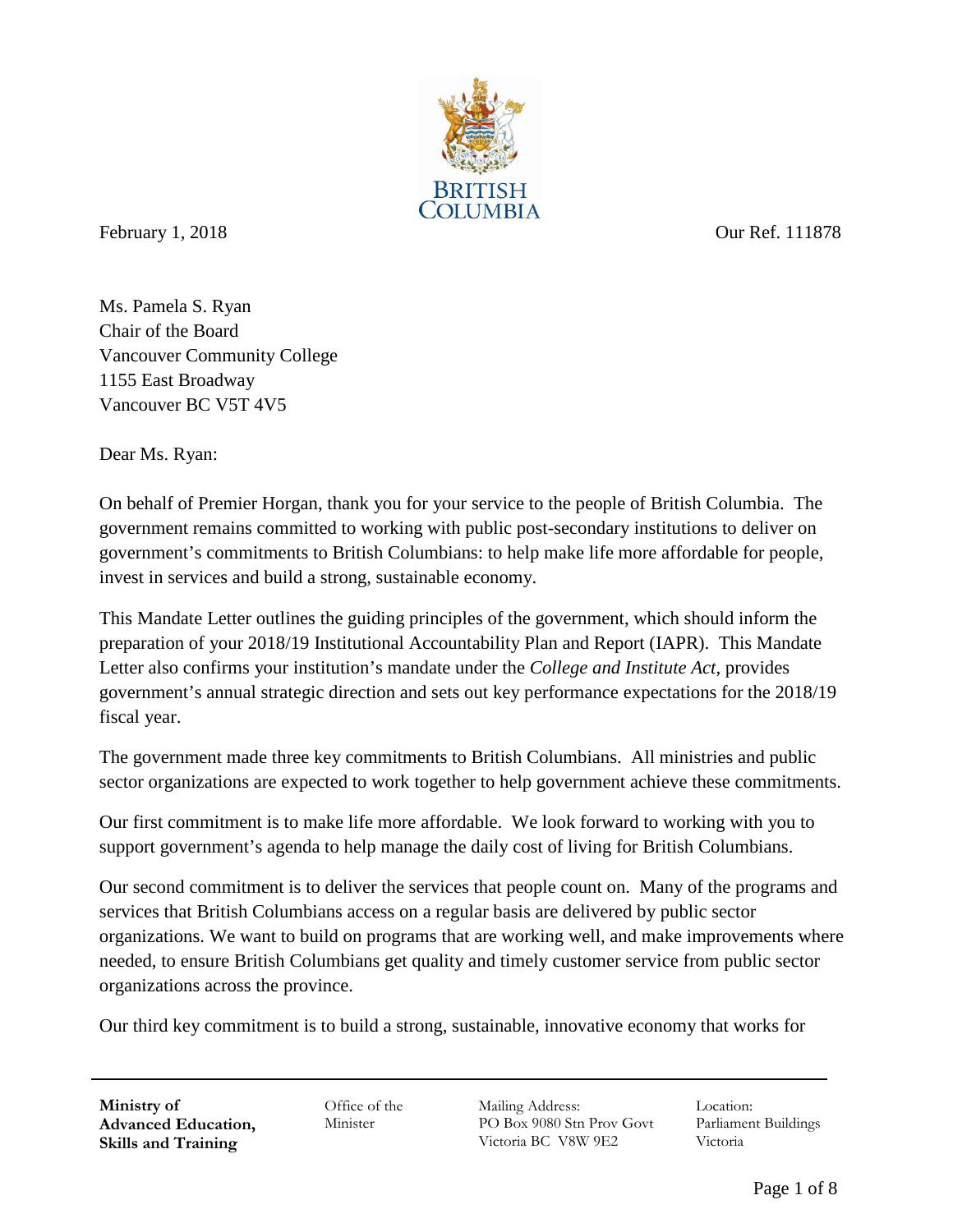everyone. The government believes that public sector organizations have a key role to play in supporting broad-based economic growth in every region of the province.

To support true and lasting reconciliation with Indigenous Peoples in British Columbia, our government is fully adopting and implementing the United Nations Declaration on the Rights of Indigenous Peoples (UNDRIP), and the Calls to Action of the Truth and Reconciliation Commission (TRC). As you know there are a number of Calls to Action directed at post-secondary institutions. I ask that going forward your institution incorporates the UNDRIP and TRC Calls to Action, given the specific mandate and context of your institution.

As Minister of Advanced Education, Skills and Training, I am focused on ensuring every citizen in British Columbia can access quality, affordable and relevant education, so they can benefit from the opportunities our strong, sustainable and innovative economy provides. I was inspired after speaking with students, faculty and staff during my tour of all 25 public post-secondary institutions. The tour confirmed the importance of our robust post-secondary system and the partnerships between institutions, communities and our Ministry. But I also heard from students about the challenges they are facing – access and affordability; student housing; and mental health/sexual violence. We need to continue to work together to address these issues and create a strong and inclusive society and lift each other up.

While we have already made some progress, in order to support government's key commitments, I ask that Vancouver Community College:

- 1. Actively participate in an engagement process with the Ministry and Indigenous partners to develop a comprehensive post-secondary strategy that responds to the TRC Calls to Action and UNDRIP.
- 2. Work closely and in collaboration with government to support the implementation of priority initiatives, including those outlined in my mandate letter (attached). Specific actions include, but are not limited to:
	- a. Continue to implement tuition-free Adult Basic Education and English Language Learning programs to domestic students, and collaborate with partner organizations to effectively deliver these programs to meet the needs of adult learners.
	- b. Continue to improve the education success of former youth in care who pursue postsecondary education, including implementation of the tuition waiver program and other supports at your institution.
	- c. Expand technology-related programming and other programs that align with the growing knowledge-based economy.
- 3. Improve student mental health, safety and overall well-being, including creating greater awareness of available supports;
- 4. Align your institutional processes with the  $K 12$  curriculum changes to ensure the seamless transition of students entering post-secondary education;
- 5. Work closely with my Ministry to develop a balanced approach to international education.
- 6. Comply with government's two percent cap on tuition and mandatory fee increases.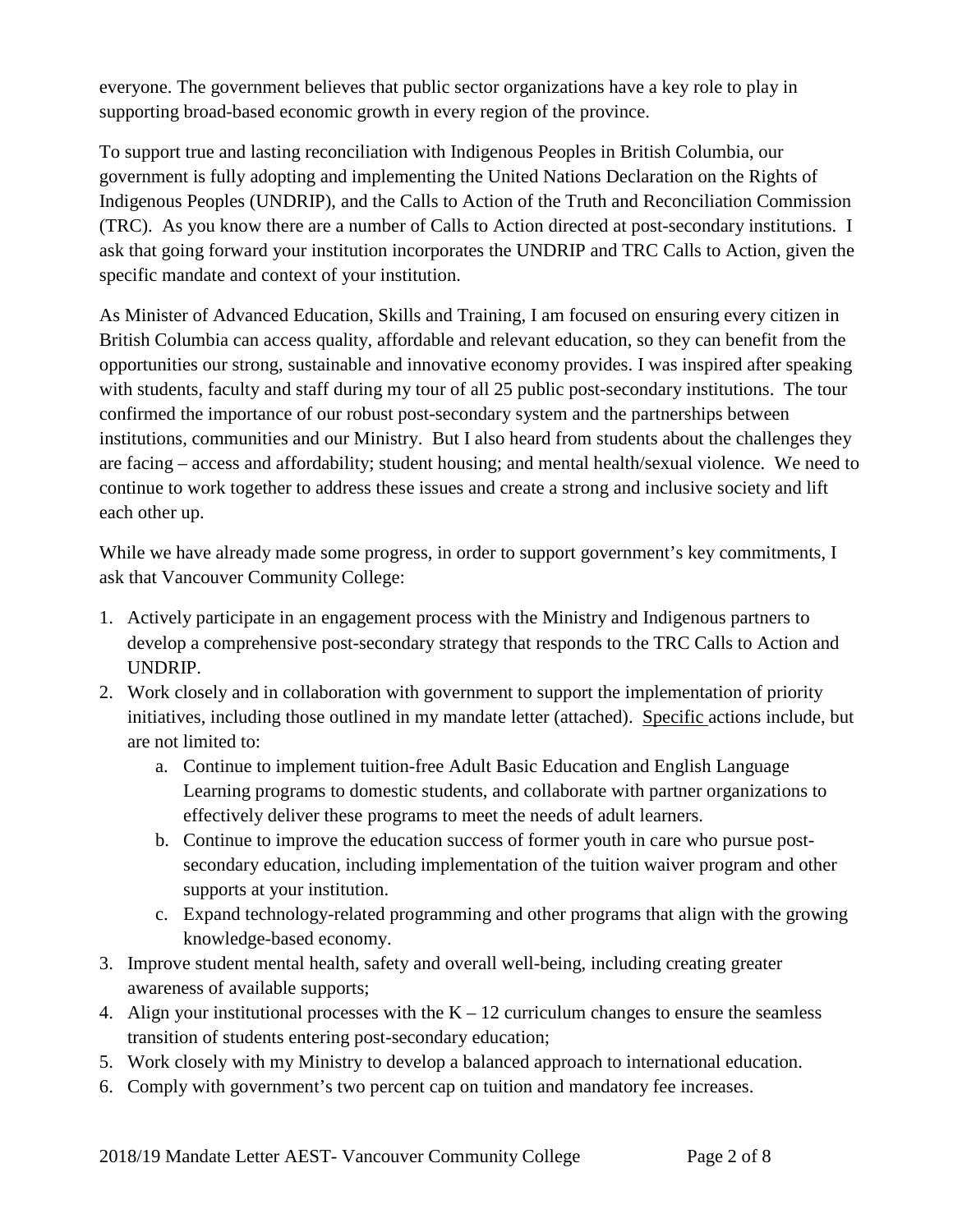Consistent with the Accountability Framework for British Columbia's Post-Secondary Education System, British Columbia Institute of Technology will report publicly on efforts to fulfil this mandate direction and achieve targeted results and the outcomes of those efforts.

The Crown Agencies and Board Resourcing Office (CABRO) at the Ministry of Finance has lead responsibility for overseeing and maintaining the Public Sector Organizations Governance Framework, and provides leadership for the merit based appointment of qualified and competent individuals to the boards of public sector organizations.

Vancouver Community College is asked to work closely with CABRO through your ministry contact on board appointments, all governance matters including orientation and training of board members, and meeting public sector reporting requirements under the *Budget Transparency and Accountability Act*.

I would ask that each board member acknowledge the direction provided in this Mandate Letter by signing this letter. The Mandate Letter is to be posted publicly on your institution's website on Budget Day on February 20, 2018.

I have appreciated your support as Board Chair to me as Minister responsible in the first few months of our government's term in office. I look forward to ongoing dialogue and engagement going forward through our scheduled meetings and other communication channels between my ministry and your organization.

Once again, thanks to you and your Board of Governors for your commitment to public service. Together, we will work to build a better B.C.

Sincerely, milante Mach

Melanie Mark Date: February 1, 2018 Hli Haykwhl Ẃii Xsgaak Minister

Enclosures: Signature page template Minister's Mandate Letter

cc: Honourable John Horgan Premier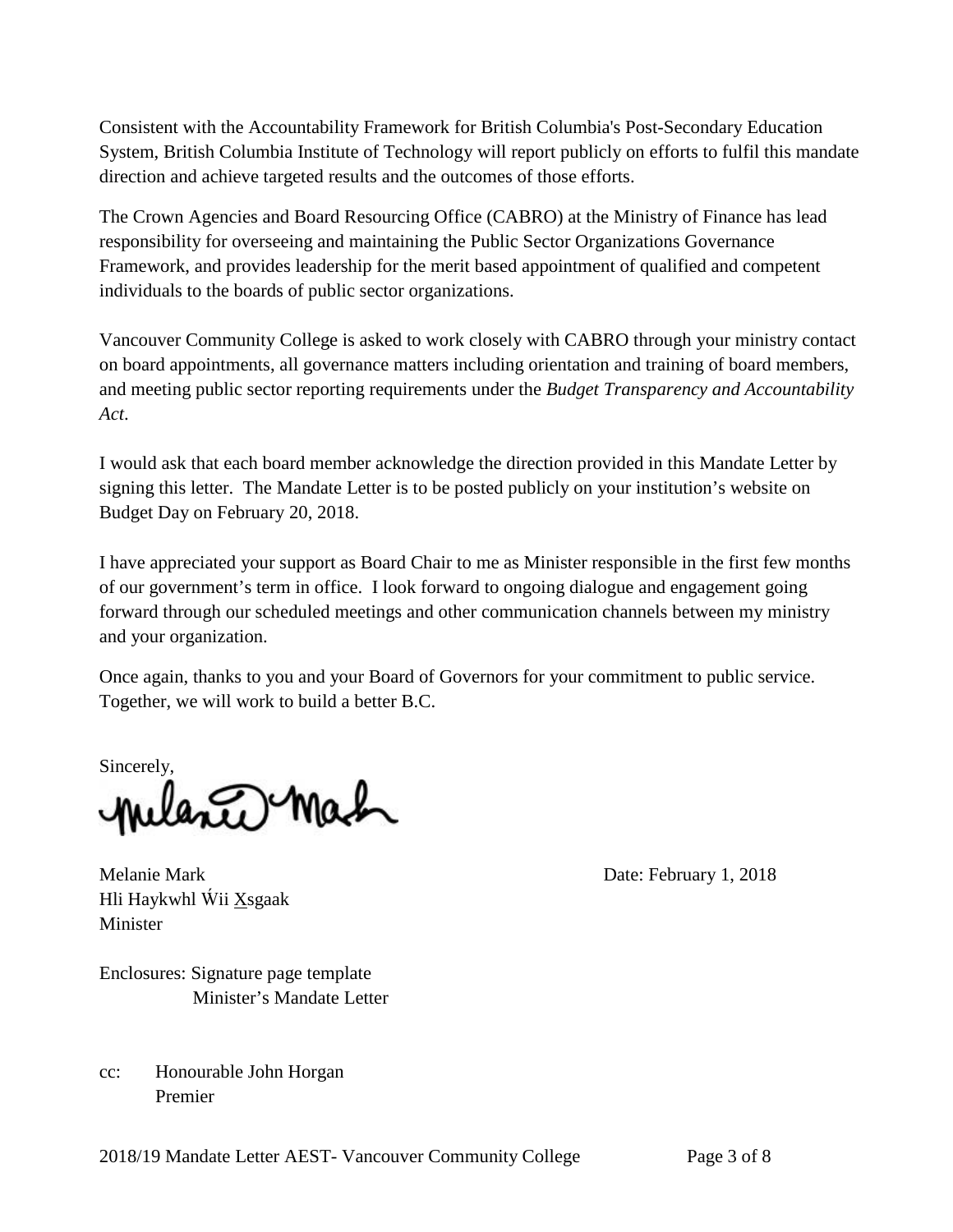Don Wright Deputy Minister to the Premier and Cabinet Secretary

Lori Wanamaker Deputy Minister Ministry of Finance

David Galbraith Associate Deputy Minister and Secretary to Treasury Board Ministry of Finance

Shannon Baskerville Deputy Minister Ministry of Advanced Education, Skills and Training

Peter Nunoda President Vancouver Community College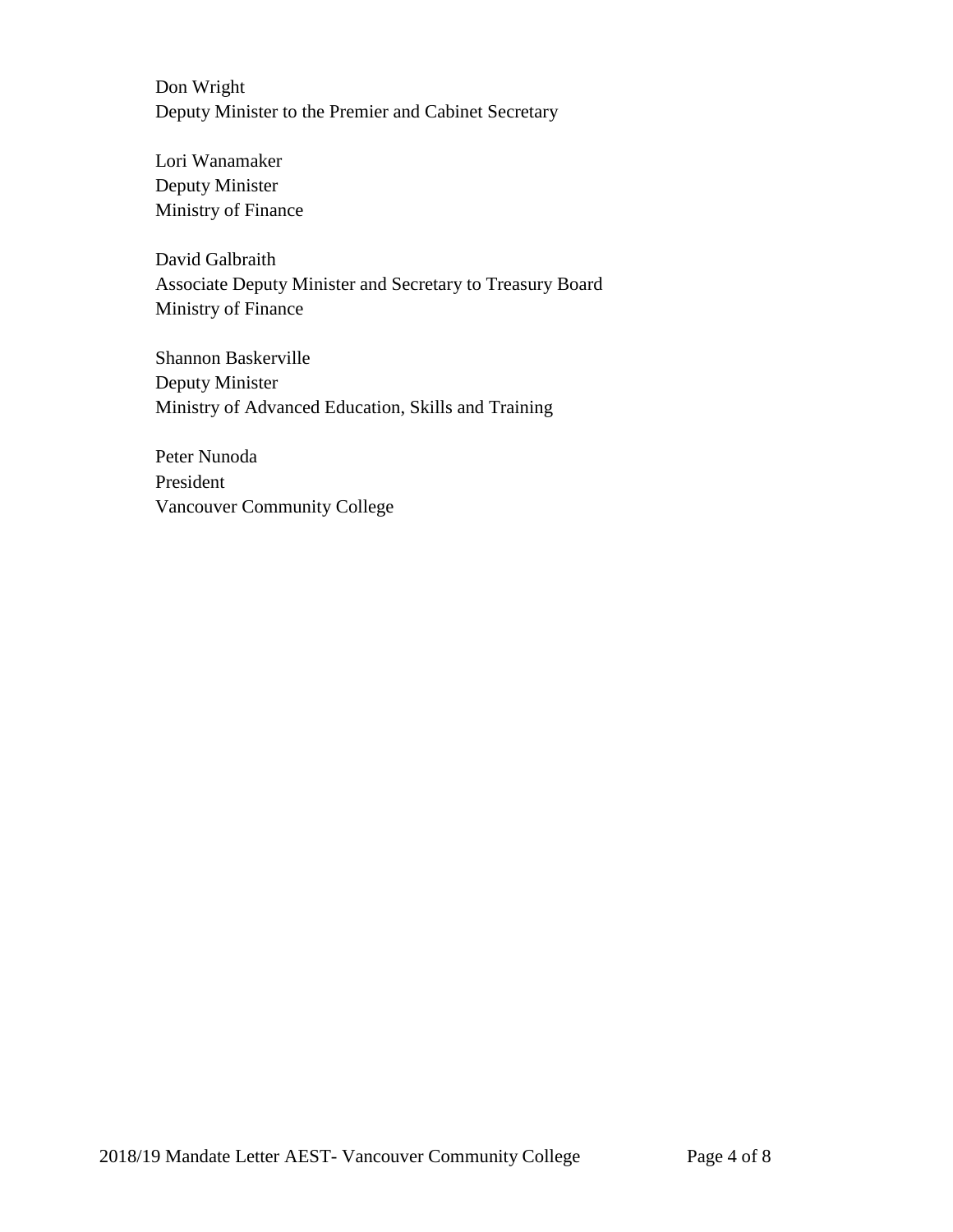Pamela S. Ryan Chair

Brenda J. Aynsley | Dr. Peter Nunoda

صىم

Richard Michael Tourigny

Chloe Choi Rene-John Nicolas

Pardeep Dhaliwal Tarun Puri

arin

Garth Manning

 $\sigma$ da

Erin Klis Todd Rowlatt

Garth Manning **Zahra Hashemi**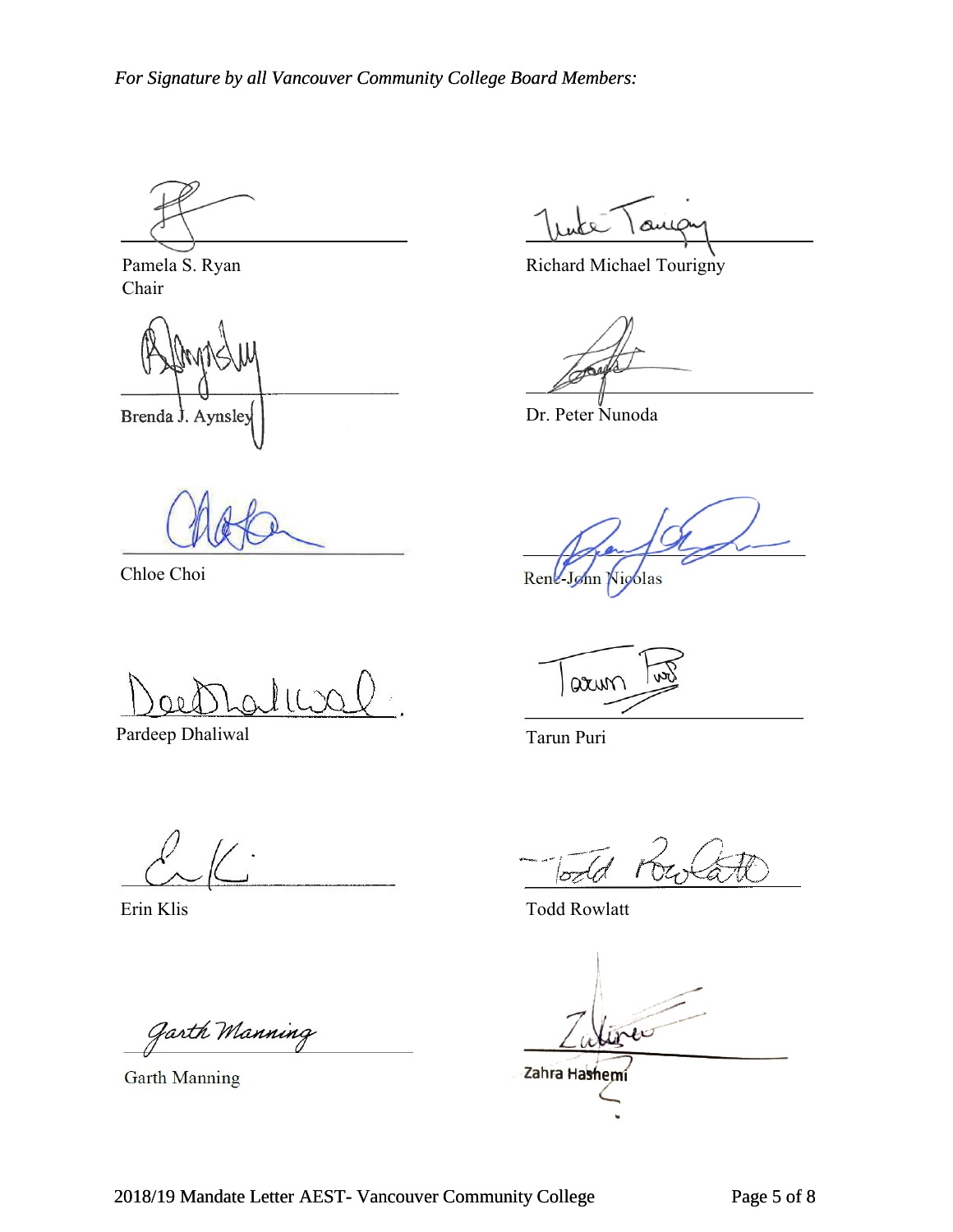

July 18, 2017

Honourable Melanie Mark Minister of Advanced Education, Skills and Training Parliament Buildings Victoria, Brinish Columbia V8V 1X4

Dear Minister Mark:

Congratulations on your new appointment as Minister of Advanced Education, Skills and Training.

It has never been more important for new leadership that works for ordinary people, not just those at the top.

It is your job to deliver that leadership in your ministry.

Our government made three key commitments to British Columbians.

Our first commitment is to make life more affordable. Too many families were left behind for too long by the previous government. They are counting on you to do your part to make their lives easier.

Our second commitment is to deliver the services that people count on. Together, we can ensure that children get access to the quality public education they need to succeed, that families can get timely medical attention, and that our senior citizens are able to live their final years with dignity.

These and other government services touch the lives of British Columbians every day. It is your job as minister to work within your budget to deliver quality services that are available and effective.

Our third key commitment is to build a strong, sustainable, innovative economy that works for everyone, not just the wealthy and the well-connected. Together, we are going to tackle poverty and inequality, create good-paying jobs in every corner of the province, and ensure people from every background have the opportunity to reach their full potential.

**Office of the Web Site: Mailing Address: Location: Location: Premier Web Site: Mailing Address: Location: Premier Premier Premier Premier Premier Premier Premier Premier Premier Premier PO Box 9041 Stn Prov Govt** Victoria BC V8W 9E1 Victoria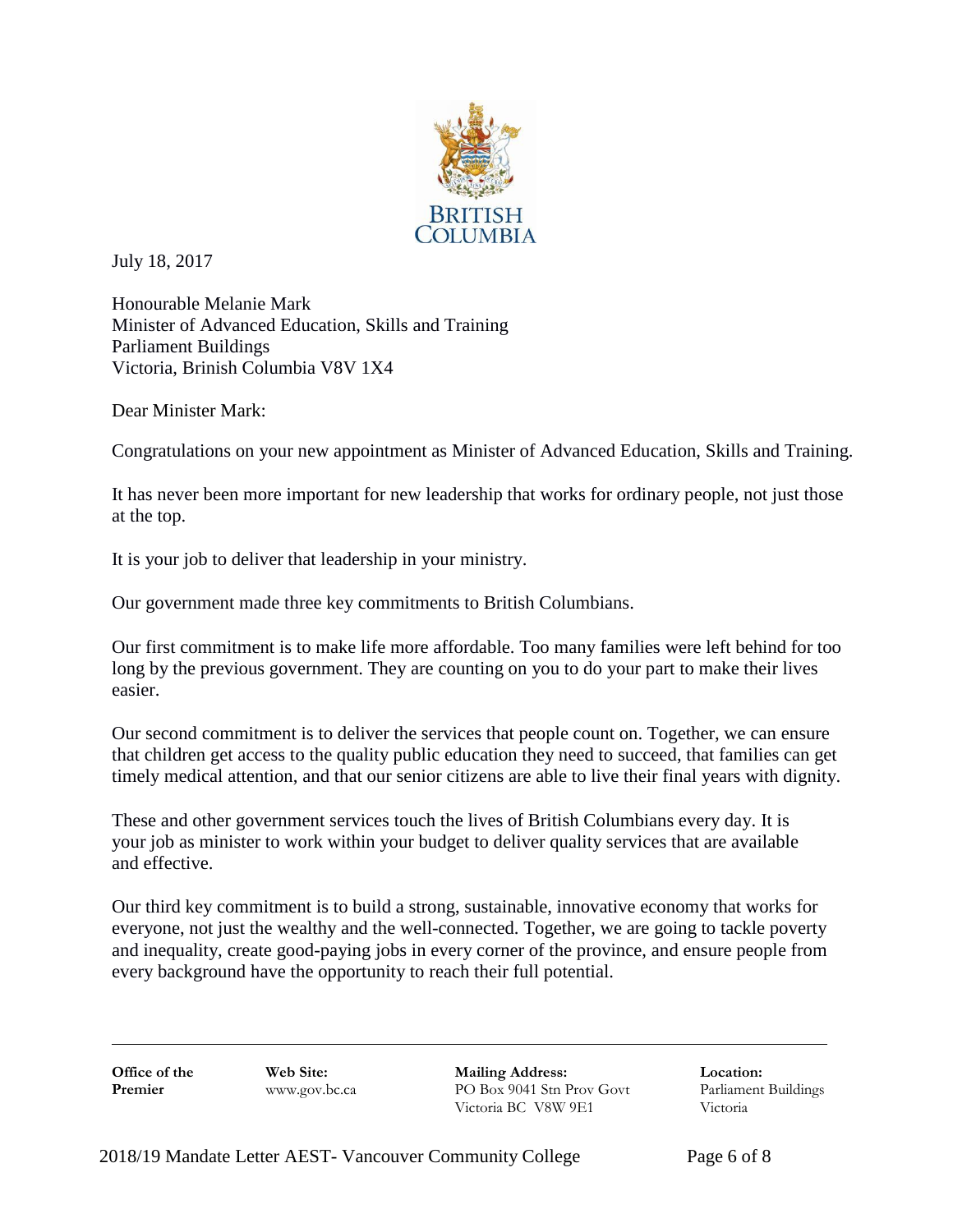These three commitments along with your specific ministerial objectives should guide your work and shape your priorities from day to day. I expect you to work with the skilled professionals in the public service to deliver on this mandate.

As you are aware, we have set up a *Confidence and Supply Agreement* with the B.C. Green caucus. This agreement is critical to the success of our government. Accordingly, the principles of "good faith and no surprises" set out in that document should also guide your work going forward.

As minister, you are responsible for ensuring members of the B.C. Green caucus are appropriately consulted on major policy issues, budgets, legislation and other matters as outlined in our agreement. This consultation should be coordinated through the Confidence and Supply Agreement Secretariat in the Premier's Office. The secretariat is charged with ensuring that members of the B.C. Green caucus are provided access to key documents and officials as set out in the agreement. This consultation and information sharing will occur in accordance with protocols established jointly by government and the B.C. Green caucus, and in accordance with relevant legislation.

British Columbians expect our government to work together to advance the public good. That means seeking out, fostering, and advancing good ideas regardless of which side of the house they come from.

Our government put forward a progressive vision for a Better B.C. that has won broad support with all members of the legislature. There is consensus on the need to address many pressing issues such as reducing health-care wait times, addressing overcrowded and under-supported classrooms, taking action on climate change, tackling the opioid crisis, and delivering safe, quality, affordable child care for all. As one of my ministers, I expect you to build on and expand that consensus to help us better deliver new leadership for British Columbians.

As part of our commitment to true, lasting reconciliation with First Nations in British Columbia our government will be fully adopting and implementing the United Nations Declaration on the Rights of Indigenous Peoples (UNDRIP), and the Calls to Action of the Truth and Reconciliation Commission. As minister, you are responsible for moving forward on the calls to action and reviewing policies, programs, and legislation to determine how to bring the principles of the declaration into action in British Columbia.

In your role as Minister of Advanced Education, Skills and Training I expect that you will make substantive progress on the following priorities:

- Provide greater access to adult basic education and English-language learning programs by eliminating fees.
- Reduce the financial burden on students by eliminating interest on B.C. government student loans and establish a \$1,000 completion grant program to provide debt relief to B.C. graduates.